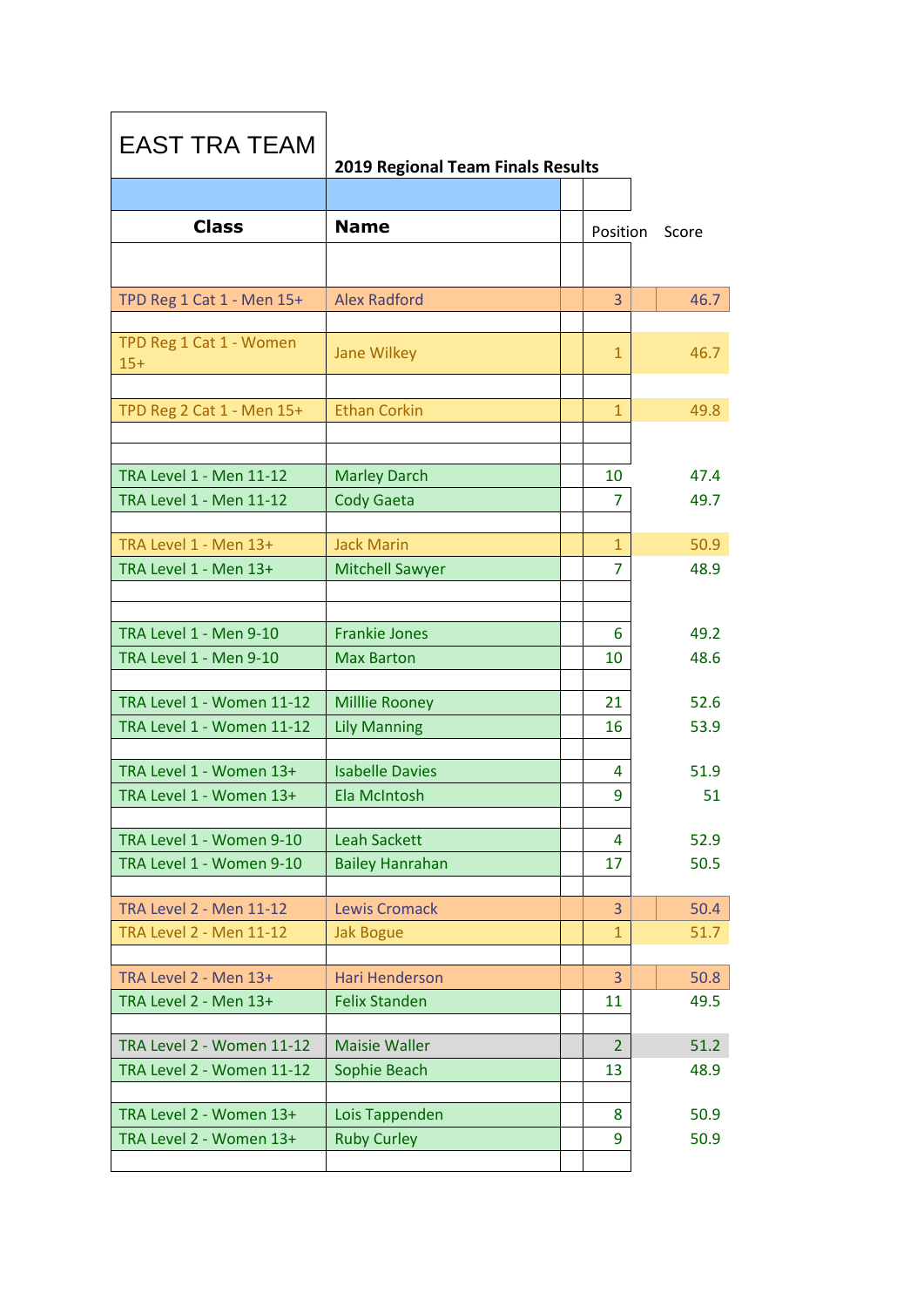| TRA Level 2 - Women 9-10         | <b>Ava Kidgell</b>       | 8              | 49.4 |
|----------------------------------|--------------------------|----------------|------|
| TRA Level 2 - Women 9-10         | <b>Tamsin Kemp-Baker</b> | 6              | 49.5 |
|                                  |                          |                |      |
| <b>TRA Level 3 - Men 11-12</b>   | <b>Jack Kelly</b>        | 3              | 51.1 |
| <b>TRA Level 3 - Men 11-12</b>   | <b>James Warren</b>      | $\mathbf{1}$   | 51.9 |
|                                  |                          |                |      |
| TRA Level 3 - Men 13+            | <b>Jack Pleasance</b>    | 8              | 48.7 |
| TRA Level 3 - Men 13+            | Louis Goodman            | 6              | 48.9 |
|                                  |                          |                |      |
| TRA Level 3 - Men 9-10           | <b>Olly Cawdron</b>      | $\overline{2}$ | 48.8 |
|                                  |                          |                |      |
| <b>TRA Level 3 - Women 11-12</b> | Ruby-Mae Wood            | 14             | 50.9 |
| <b>TRA Level 3 - Women 11-12</b> | <b>Eve Spencer</b>       | $\mathbf{1}$   | 53.2 |
|                                  |                          |                |      |
| TRA Level 3 - Women 13+          | <b>Ellie Faulkner</b>    | 20             | 48.6 |
| TRA Level 3 - Women 13+          | Jamie Logsdon            | 19             | 48.7 |
|                                  |                          |                |      |
| TRA Level 3 - Women 9-10         | <b>Heather Mann</b>      | 10             | 49.7 |
| TRA Level 3 - Women 9-10         | <b>Annabel Bowler</b>    | 15             | 48   |
|                                  |                          |                |      |
| <b>TRA Level 4 - Men 11-12</b>   | <b>Zack Davies</b>       | 12             | 47.9 |
| <b>TRA Level 4 - Men 11-12</b>   | Jamie Bridge             | 11             | 48.4 |
|                                  |                          |                |      |
| TRA Level 4 - Men 13+            | <b>Noah Welland</b>      | 5              | 51.9 |
| TRA Level 4 - Men 13+            | <b>Rhys Harding</b>      | 9              | 51.3 |
|                                  |                          |                |      |
|                                  |                          |                |      |
| TRA Level 4 - Women 11-12        | <b>Neve Jones</b>        | 7              | 51.7 |
| TRA Level 4 - Women 11-12        | <b>Molly McGregor</b>    | 18             | 49.4 |
|                                  |                          |                |      |
| TRA Level 4 - Women 13+          | <b>Heather Cannon</b>    | 4              | 52.5 |
| TRA Level 4 - Women 13+          | <b>Kelsey Hurst</b>      | 13             | 51.3 |
|                                  |                          |                |      |
| TRA Level 4 - Women 9-10         | Lola Wright              | 15             | 47.8 |
| TRA Level 5 - Men 11-12          | <b>Carter Fenn</b>       | 8              | 50   |
|                                  |                          |                |      |
| TRA Level 5 - Men 13-14          | <b>Oliver Moss</b>       | 6              | 51.2 |
| TRA Level 5 - Men 13-14          | Leo Gaeta                | 13             | 50.1 |
|                                  |                          |                |      |
| TRA Level 5 - Men 15+            | <b>Mack McAuley</b>      | 6              | 49.9 |
|                                  |                          |                |      |
| <b>TRA Level 5 - Women 11-12</b> | <b>Emily Halford</b>     | 4              | 51.9 |
| TRA Level 5 - Women 11-12        | Zoe Cooper               | 9              | 50.4 |
|                                  |                          |                |      |
| <b>TRA Level 5 - Women 13-14</b> | Alana Pritchard          | 19             | 49.6 |
| TRA Level 5 - Women 13-14        | Sophie Young             | 26             | 0    |
|                                  |                          |                |      |